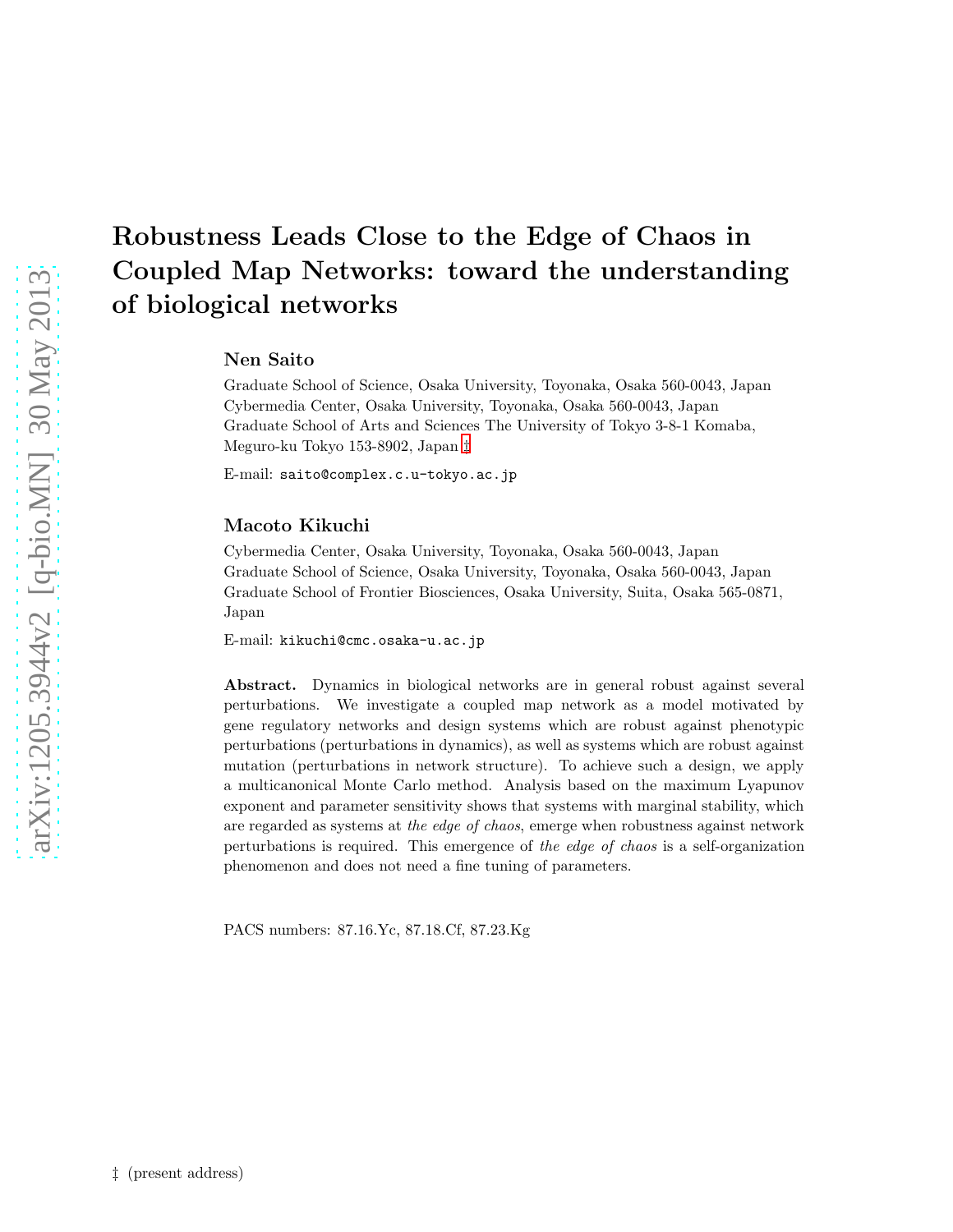#### 1. Introduction

Complex dynamical behaviors on a network can be found in a variety of biological networks, such as gene regulatory networks, neural networks and food-web. Such systems share a common characteristic: observed dynamics are robust against disturbance introduced in its dynamics, as well as against disturbance in its network [\[1,](#page-7-0) [2,](#page-7-1) [3\]](#page-7-2). For example, gene expression patterns obtained thorough transcription-translation regulations are kept stable in spite of extrinsic noises (i.e., perturbations in dynamics) and mutations (i.e., perturbations in a network). It seems reasonable to think that robustness against environmental perturbations has been evolutionarily developed for adapting to noisy environments. There are also several advantages in having mutational robustness - it buffers against deleterious mutations. Recently, robustness in biological networks has attracted much attention of many researchers and has been thought to be one of fundamental properties of life [\[1,](#page-7-0) [2,](#page-7-1) [3,](#page-7-2) [4\]](#page-7-3).

This point of view naturally gives rise to the question: what kind of system emerges when only robustness is required ? The answer to this question will be helpful for understanding the design principle of living systems. In this paper, we investigate a coupled chaotic map network motivated by gene regulatory networks and show that systems at the *edge of chaos* are selected with only the requirement of robustness against network perturbations.

It has long been hypothesized that living systems favor the edge of chaos, where stability and chaoticity coexist. Originally, Kauffman [\[5\]](#page-7-4) introduced the Boolean network model (N-K model) as a model of a gene regulatory network, and proposed the hypothesis that living systems prefer the edge of chaos because it allows systems to have complex behaviors [\[5\]](#page-7-4). Here we propose an alternative scenario, specifically that the requirement of having robustness against network perturbations drives living systems to the edge of chaos, regardless of whether or not staying at the edge of chaos is beneficial for living systems. In other wards, the edge of chaos can emerge as a byproduct of the robustness.

#### 2. Model

We propose a coupled map system motivated by gene regulatory networks. Unlike the N-K model, each element in this model has its own dynamics. Assuming that  $x_i^t \in \{-1 \le x_i^t \le 1\}$  is the gene expression of the *i*-th gene at time step *t*, the single gene dynamics are written as  $x_i^{t+1} = G(x_i^t)$ . These dynamics mimic multiple processes in an expression of a single gene. In the presence of N genes, the dynamics of  $x_i^t$  are expressed as

<span id="page-1-0"></span>
$$
x_i^{t+1} = (1 - \epsilon)G(x_i^t) + \epsilon \sum_j^N W_{ij}G(x_j^t),
$$
\n(1)

where  $\epsilon$  is a coupling constant.  $W_{ij}$  describes the strength of the interaction acting from gene j on gene i; and  $W_{ij} \in [0,1]$  satisfies both conditions  $W_{ii} = 0$  and  $\sum_j^N W_{ij} = 1$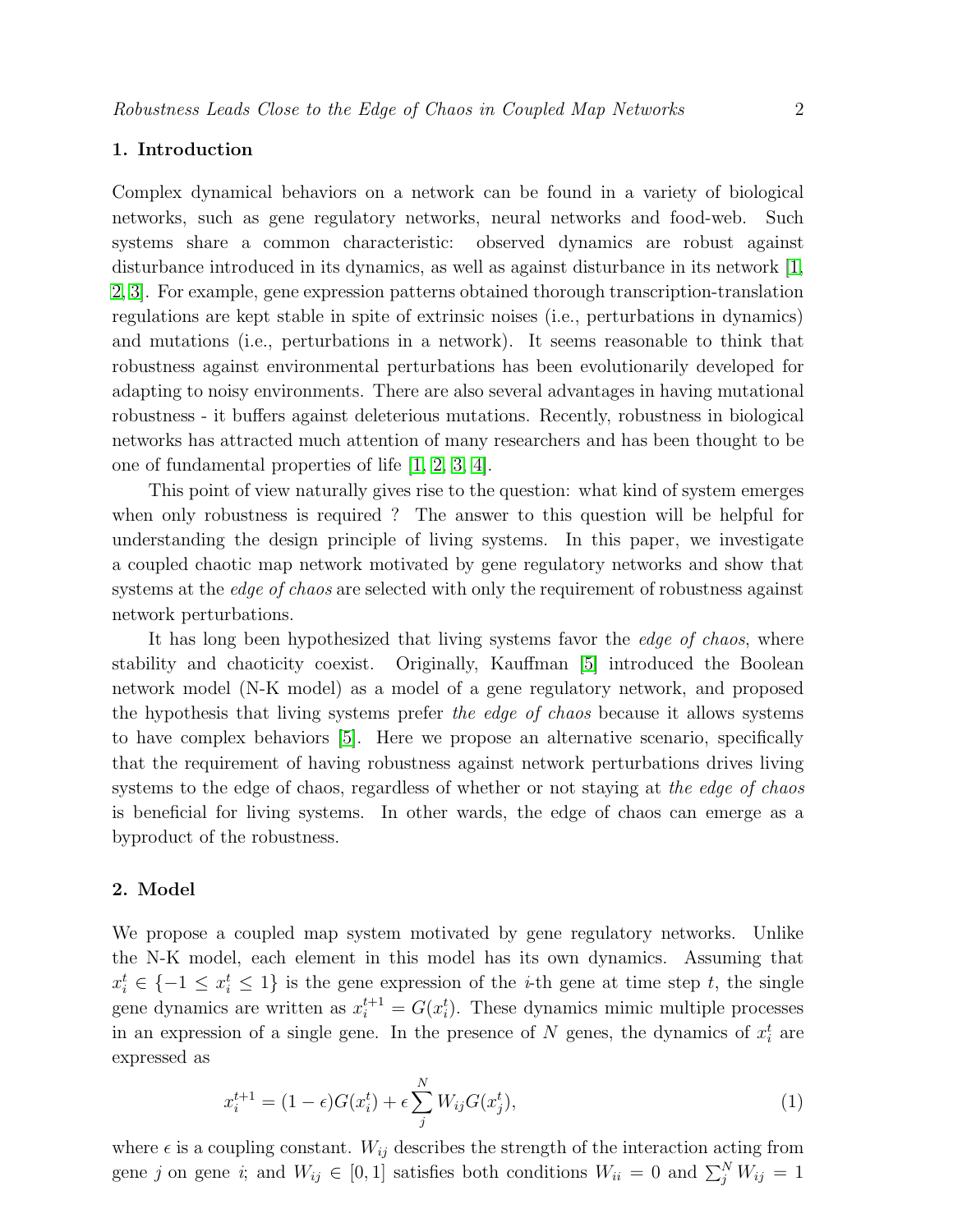for each i. We call the matrix W, whose ij element is  $W_{ij}$ , a network. Here we choose the logistic map  $g(x, a) = 1 - ax^2$  as  $G(\cdot)$ . We use the model parameters a and  $\epsilon$  as  $(a, \epsilon) = (1.8, 0.1)$ . This choice indicates that a single disconnected gene exhibits chaotic dynamics. A reason of this choice of  $G(\cdot)$  is that a single gene expression is expected to be complex due to multiple processes underlying it We impose an additional constraint on  $W$ : the number of input links k to each gene is fixed. We note that in the case of  $W_{ij} = 1/(N-1)$  for all  $(i, j)$ , the system becomes the globally coupled map (GCM) [\[6\]](#page-7-5) and it shows highly chaotic behaviors at the parameters  $(a, \epsilon) = (1.8, 0.1)$ . In contrast to the N-K model, variables of this model take continuous values and a linear stability analysis can be applied.

In this model, the network  $W$  is regarded as a genotype while the attractor of dynamics  $x^t$  is regarded as a phenotype. Our goal is to design networks under the two different design principles: robustness against phenotypic perturbations (i.e., perturbations in the dynamics of gene  $x$ ) and robustness against genotypic perturbations (i.e., perturbations on network  $W$ ). In both cases, only network  $W$  is tuned.

#### 3. Design of Robust Network Against Perturbations in Dynamics

Let us start with the first design principle, namely robustness against perturbations in dynamics. In other words, we are aiming to design a system with a stable attractor. For this end, we use Lyapunov exponent analysis and a multicanonical Monte Carlo method [\[7,](#page-7-6) [8\]](#page-7-7).

Once a network W is given, the finite time maximum Lyapunov exponent  $\lambda_1$  [\[9\]](#page-7-8) is calculated for the dynamical system in Eq. [\(1\)](#page-1-0), starting from a given initial state  $x_i^{0*}\S$ . We perform the simulation up to  $T = 1500$  and regard the first  $T' = 1000$  steps as transient and discard them.

Our aim here is to sample networks with negative  $\lambda_1$ , which indicates that dynamics of a network is stable. Such networks are expected to be rare for large  $N$ , because dynamics tend to be chaotic at the present parameters. We define the probability density of  $\lambda_1$  as

$$
D(\lambda) = \int_0^1 \delta(\lambda_1(W) - \lambda) p(W) \Pi_{i,j} dW_{ij},
$$

where  $\delta$  is the Dirac  $\delta$ -function, and  $p(W)$  is the prior probability density that a network W appears under random sampling. We consider here a network ensemble in which  $p(W)$ is a uniform distribution under the constraints of  $W_{ii} = 0$  and  $\sum_{j}^{N} W_{ij} = 1$ , given by

$$
p(W) \propto \Pi_i \delta(\sum_j W_{ij} - 1) \delta(\sum_j \theta(W_{ij}) - k) \delta(W_{ii}), \tag{2}
$$

where  $\theta(z)$  is a function that satisfies  $\theta(z) = 1$  for  $z \neq 0$  and  $\theta(z) = 0$  for  $z = 0$ .

If a random sampling method is adopted in order to sample a network with "rare" value of  $\lambda_1$  with probability  $D(\lambda_1)$ ,  $1/D(\lambda_1)$  samples are required at least. If an annealing

<span id="page-2-0"></span><sup>§</sup> Throughout this study,  $x_i^{0*} = \sin(i)$  is used. We confirm that the choice of the initial state does not affect the results.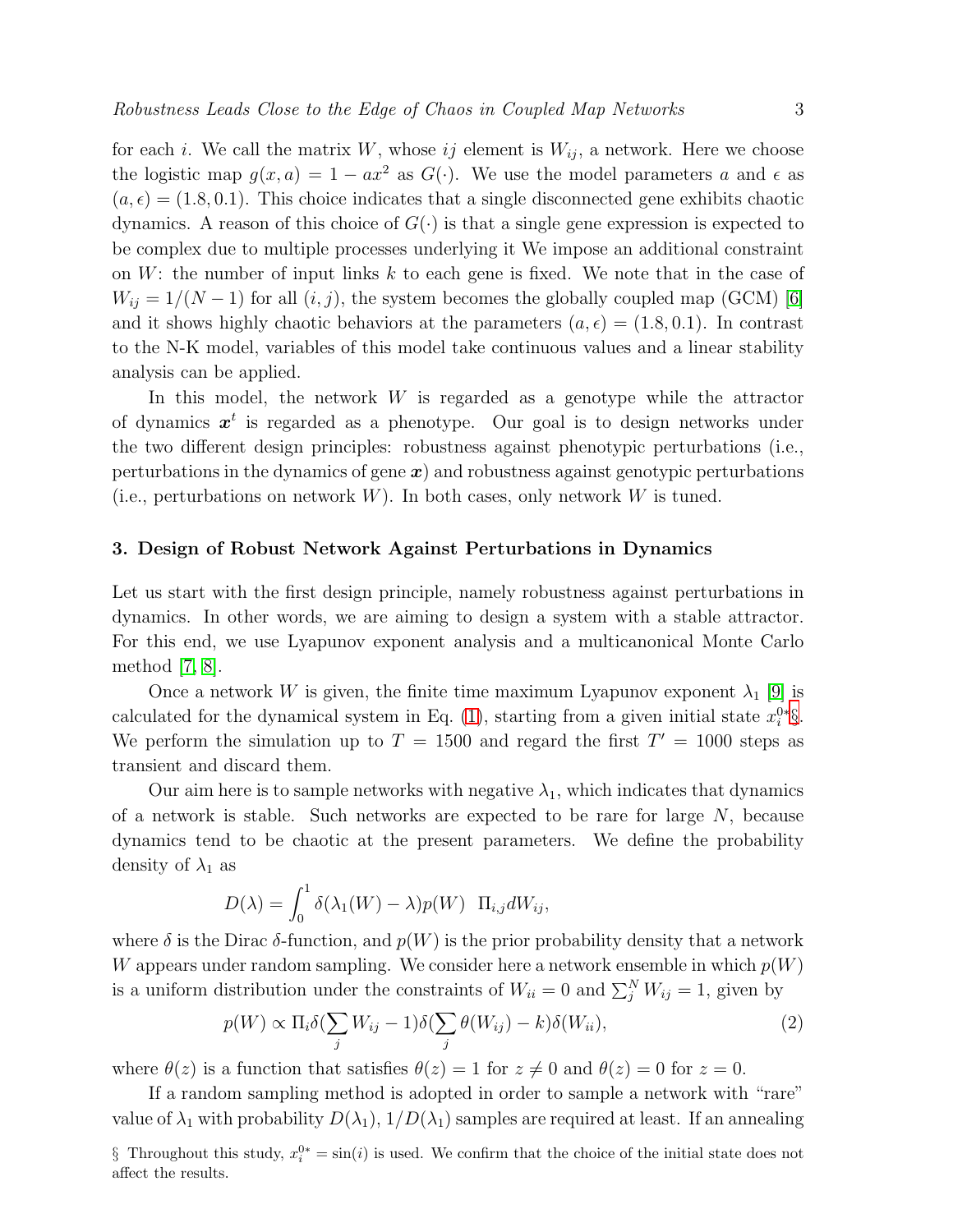method or an steepest descent method is adopted instead, we would obtain only a network with negative  $\lambda_1$  but could not estimate  $D(\lambda_1)$ , which plays a key role in the further analysis. Alternatively, we apply multicanonical Monte Carlo method [\[7,](#page-7-6) [10,](#page-7-9) [11\]](#page-7-10), which has been used in fields of statistical physics, such as spin glass [\[12,](#page-7-11) [13\]](#page-7-12) and other studies [\[14,](#page-7-13) [15\]](#page-7-14). This method allows us to sample networks with negative  $\lambda_1$  efficiently

and to estimate  $D(\lambda_1)$ .

Our multicanonical Monte Carlo strategy adopted in this study is to perform random walks in  $\lambda_1$  space by generating a Markov chain, where each step is biased inversely proportional to the probability  $D(\lambda_1)$ , and thereby it enables us to obtain a flat histogram in  $\lambda_1$  space, namely to equally sample  $\lambda_1$  whose  $D(\lambda_1)$  are many orders of magnitude different. In order to generate the Markov chain in multicanonical Monte Carlo, a key quantity is the weight function  $w(\lambda_1)$  of  $\lambda_1$ . If we have  $w(\lambda_1)$  that is inversely proportional to  $D(\lambda_1)$ , networks with various  $\lambda_1$  value are generated one after another, using the Markov process described in the Appendix (i). As a consequence, a uniform distribution of  $\lambda_1$  (i.e., a flat histogram of  $\lambda_1$ ) is obtained. We call these procedures as "random walk in  $\lambda_1$  space". Details of the algorithm are given in the Appendix (i) and (ii). However, neither  $w(\lambda_1)$  nor  $D(\lambda_1)$  are known a priori. In this study, the Wang and Landau algorithm [\[12,](#page-7-11) [13\]](#page-7-12) is used to construct and to tune the weight function  $w(\lambda_1)$ . Details of the implementation are given in Appendix (ii).

Figure 1 shows the calculated densities  $D(\lambda_1)$  of  $\lambda_1$  for the fixed input degree  $k = 2 - 5$ . Using density  $D(\lambda_1)$  in Fig. 1, the probability that networks with negative  $\lambda_1$  are observed under random sampling is calculated by  $P(\lambda_1 < 0) = \int_{\lambda_a}^0 D(\lambda_1) d\lambda_1$ . We estimate  $P(\lambda_1 < 0)$  with  $k = 2 - 5$  and  $k = N - 1$ , which are shown in Fig. 2. Each  $P(\lambda_1 < 0)$  shows that a stable attractor becomes increasingly rare as N or k increases, indicating that these systems are in the chaotic phase (we define that a system is in the chaotic phase when only positive values of  $\lambda_1$  appear as  $N \to \infty$ ). These results are consistent with the behavior of GCM with  $(a, \epsilon) = (1.8, 0.1)$  [\[6\]](#page-7-5).

#### 4. Design of Robust Network Against Perturbations in Network

Using the second design principle, we design systems that are robust against genotypic perturbations (i.e., network perturbations). In other words, we design, using a multicanonical Monte Carlo method, networks W whose trajectory on the attractor hardly changes when a small network perturbation  $\delta W$  is added. We define the parameter sensitivity and use it as a guiding function of the robustness.

Sensitivity analysis using parameter sensitivity has been developed and applied in various fields [\[16,](#page-7-15) [17\]](#page-7-16). While most of these studies have dealt with continuous time systems, we define the parameter sensitivity for discrete time systems as follows.

Let us denote the set of elements in W in Eq. [\(1\)](#page-1-0) by a vector  $W$ . When a small network perturbation  $\delta W$  is introduced into W at  $t = T'$ , the displacement between unperturbed trajectory  $\bm{x}^t(\bm{W})$  and perturbed trajectory  $\bm{x}^t(\bm{W}+\delta \bm{W})$  is approximated by  $(\partial x^t/\partial W)\delta W$ , where  $\partial x^t/\partial W$  is a  $N\times N^2$  matrix. We call this matrix the sensitivity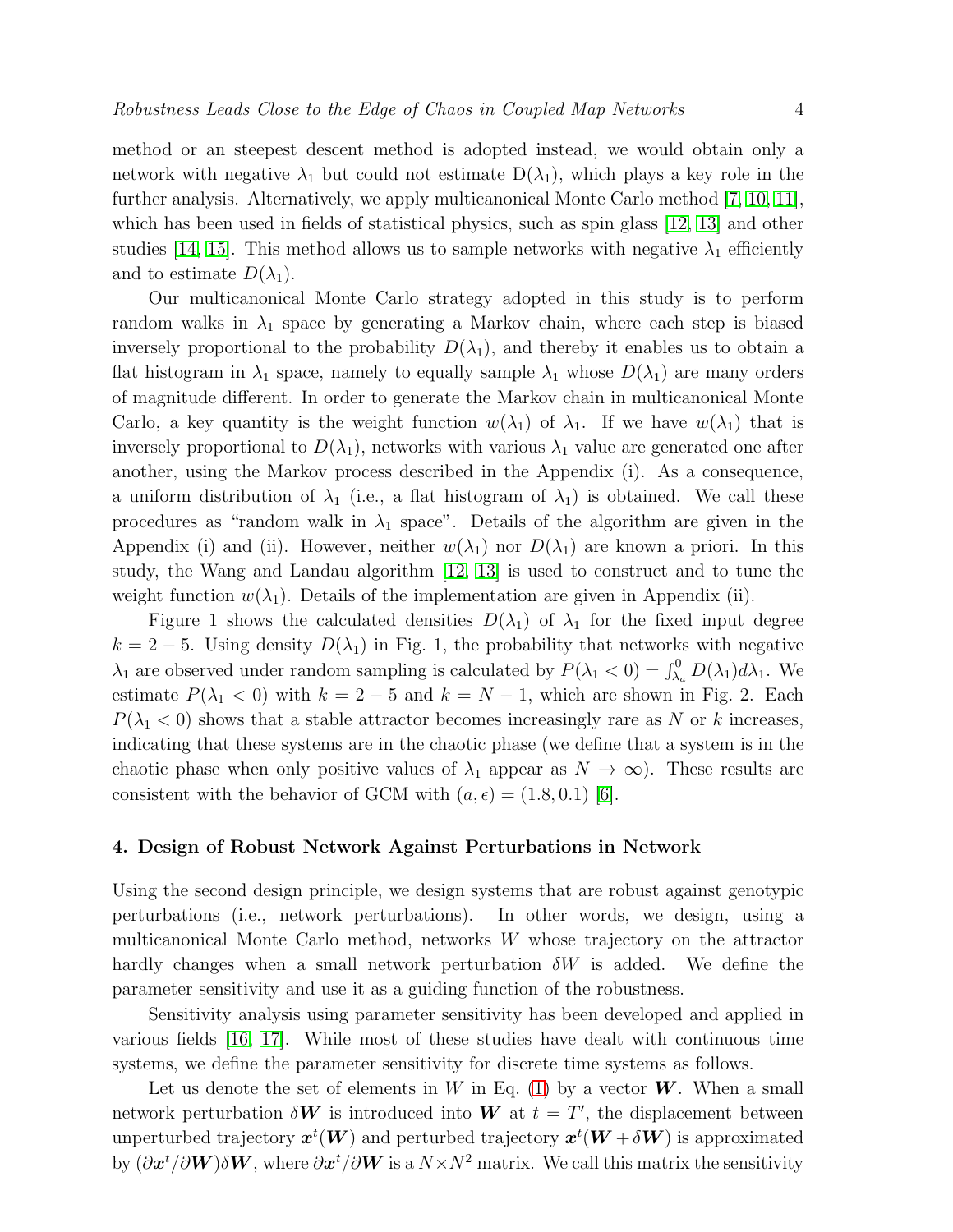matrix  $\Delta^t$ , and the time evolution of  $\Delta^t$  is given by

$$
\Delta^{t+1} = \frac{\partial \boldsymbol{F}}{\partial \boldsymbol{x}} \Delta^t + \frac{\partial \boldsymbol{F}}{\partial \boldsymbol{W}},
$$

where  $\partial \mathbf{F}/\partial \mathbf{x}$  is the Jacobian matrix and  $\partial \mathbf{F}/\partial \mathbf{W}$  is the parametric Jacobian matrix. It should be noticed that the two trajectories  $\mathbf{z}^t(\boldsymbol{W})$  and  $\mathbf{z}^t(\boldsymbol{W} + \delta \boldsymbol{W})$  coincide for  $t \leq T'$ , and thus  $\Delta^t = 0$  for  $t \leq T'$ . The growth rate of the displacement between  $x^t(W + \delta W)$  and  $x^t(W)$  with respect to the perturbation vector  $\delta W$  is obtained by  $\Delta^t \delta \hat{W}$ , where  $\delta \hat{W} = \delta W / |\delta W|$ . The maximum value of  $|\Delta^t \delta \hat{W}|$  at time step t is given by the maximum singular value  $\sigma_1^t$  of  $\Delta^t$  matrix.  $\sigma_1^t$  can be obtained by performing the singular value decomposition of  $\Delta^t$ .  $\sigma_1^t$  diverges for  $t \to \infty$  when the maximum Lyapunov exponent of the trajectory is positive. On the other hand,  $\sigma_1^t$  oscillates or converges to a constant value when the maximum Lyapunov exponent is negative. Note that no parameters except for  $W$  are perturbed in this study. Once a network  $W$  is given,  $\Delta^t$  and its  $\sigma_1^t$  are estimated for each time step. We define parameter sensitivity  $\gamma$  as the logarithm of an average of  $\sigma_1^t$  along the trajectory:

$$
\gamma = \ln \left( \frac{\sum_{t=T'}^{T_{max}-1} \sigma_1^t}{T_{max} - T'} \right).
$$

Here, we regard the first  $T' - 1$  steps of the trajectory as transient, and discard them. We use  $T' = 1000$  and  $T_{max} = 1500$ .

Our goal is to sample networks with small  $\gamma$ . However, networks with positive  $\lambda_1$  tend to have large  $\gamma$ . For this reason, and because almost all networks sampled by random sampling should have positive  $\lambda_1$ , random sampling is not suitable for the sampling of networks with small  $\gamma$ . Thus, we again apply multicanonical Monte Carlo and perform random walks in  $\lambda_1$  space with the same  $w(\lambda_1)$  estimated above. These random walks facilitate efficient sampling of the networks with small  $\gamma$ , because networks with negative  $\lambda_1$  are efficiently sampled. We also obtain the two-dimensional density  $D(\lambda_1, \gamma)$  of  $\lambda_1$  and  $\gamma$  as follows: we construct the two-dimensional histogram  $h(\lambda_1, \gamma)$ through the random walks, and, after  $h(\lambda_1, \gamma)$  is constructed,  $D(\lambda_1, \gamma)$  is calculated by

$$
D(\lambda_1, \gamma) \propto \frac{h(\lambda_1, \gamma)}{w(\lambda_1)}.
$$

Figure 3 shows  $D(\lambda_1, \gamma)$  for  $N = 10$  and 20 with  $k = 2$  and 5. These results show that although networks with small  $\gamma$  can take various values for  $\lambda_1$ , the vast majority of such networks with small  $\gamma$  have negative but near zero  $\lambda_1$  (see red rectangles in Fig. 3). Figure 5 shows an example of an optimized network with small  $\gamma$ . Although we have examined network topology of optimized networks sampled by multicanonical Monte Carlo, no characteristic difference was found in topology between networks with small  $\gamma$  and those with large  $\gamma$ .

This indicates that, when robustness against network perturbations is optimized (i.e., when  $\gamma$  is minimized), networks with negative but near zero  $\lambda_1$  will appear with high probability. This appearance of systems with marginal stability can be interpreted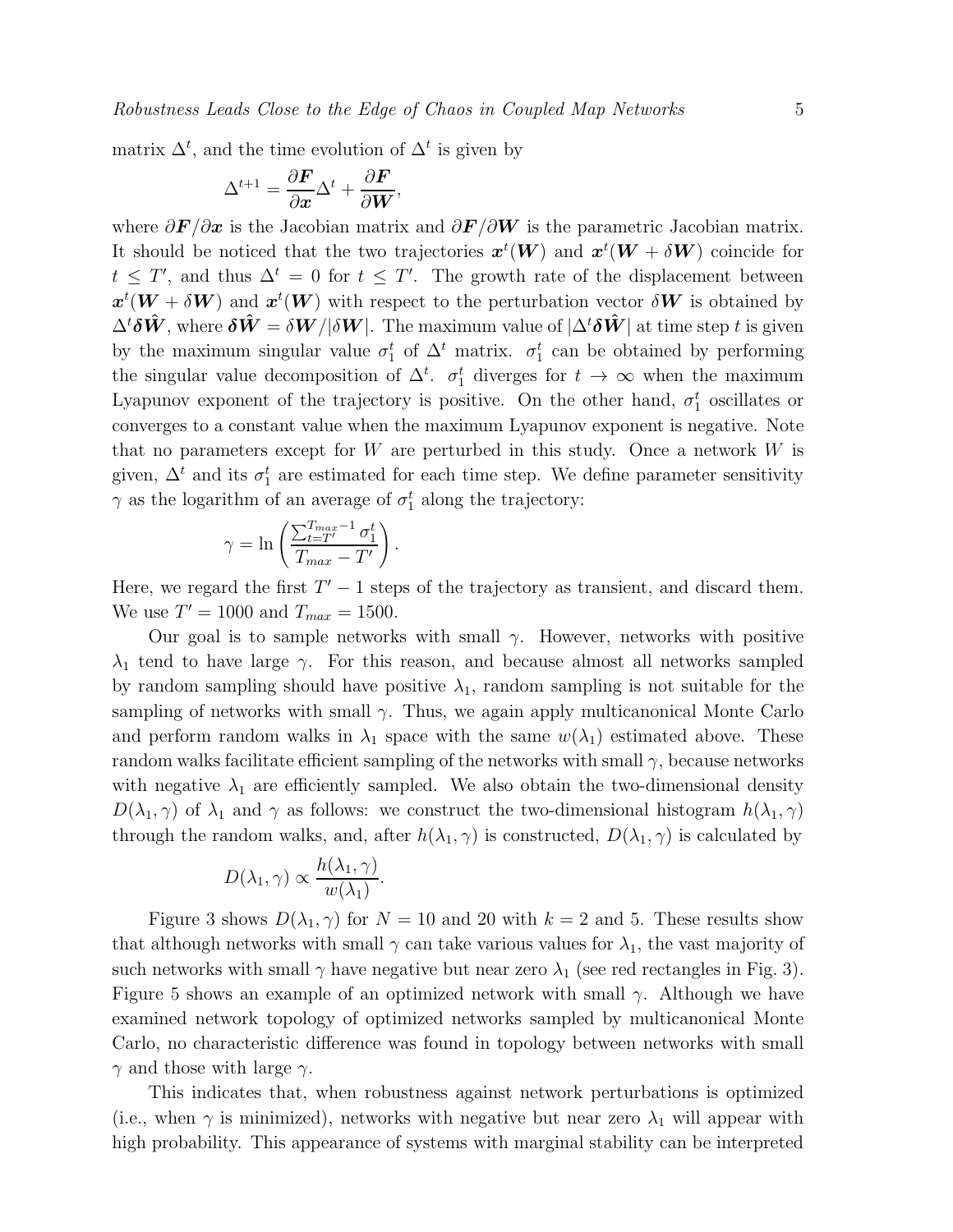as self-organization of the edge of chaos. In this scenario, the system automatically comes close to the edge of chaos without tuning parameters.

In order to confirm that optimization of obustness against network perturbations leads to the emergence of the edge of chaos, we perform simulated annealing. Here, we define a parameter sensitivity  $\Gamma$  without the linear approximation:

$$
\Gamma = \left\langle \frac{\sum_{t=T'}^{T_{max}} |\boldsymbol{x}^t(\boldsymbol{W} + \boldsymbol{\delta W}) - \boldsymbol{x}^t(\boldsymbol{W})|}{T_{max} - T'} \right\rangle_{\boldsymbol{\delta W}},
$$

where  $\langle \rangle_{\delta W}$  represents an average over realization of  $\delta W$ . We minimize this Γ using the simulated annealing. The average is taken over 100 samples of  $\delta W$ , and the parameters  $T' = 1000$  and  $T_{max} = 1500$  are used. In each step of the simulated annealing, a transition from the current state  $W$  to a proposed candidate  $W'$  is accepted if and only if the ratio  $\exp[-\beta(\Gamma(W') - \Gamma(W))]$  is smaller than a random number uniformly distributed in  $(0, 1]$ . Here, temperature  $1/\beta$  is lowered with the progress of simulation step n. We choose this  $\beta$  as  $\beta = 10n/3$  (for  $n < 30000$ ) and  $\beta = \infty$  (for  $n \ge 30000$ ). Note that the function  $\Gamma$  that we aim to minimize fluctuates due to the finite sample size of  $\delta W$ , and thus occasionally an inferior network could be accepted or a suitable network could be rejected, even for  $\beta = \infty$ .

In Fig. 4, we plot  $\lambda_1$  and  $\Gamma$  for networks that are sampled during the simulated annealing. These results indicate that most networks obtained in the last half of the simulations ( $n \geq 30000$ ) are in the region  $-0.05 \leq \lambda_1 < 0$ , and we regard this region as the edge of chaos.

#### 5. Discussion

In summary, using multicanonical Monte Carlo method, we have observed emergence of the systems at the edge of chaos as a self-organization phenomenon with only the requirement of robustness against network perturbations, which can be interpreted as mutational robustness in the context of the gene regulatory network. We have also performed simulated annealing and confirmed this scenario. We emphasize that no fine tuning of other parameters, such as number of input links k or model parameters  $(a, \epsilon)$ , is needed. The emergence of the *edge of chaos* with the requirement of mutational robustness is somehow counterintuitive because robustness against network perturbations (mutational robustness) seems to be positively correlated with dynamical stability. The mechanism of the emergence of the edge of chaos, revealed by a multicanonical Monte Carlo method, is as follows: when mutational robustness is required, selected systems need to have  $\lambda_1 \leq 0$  because  $\gamma$  for  $\lambda_1 > 0$  diverges as  $t \to \infty$ . The density  $D(\lambda_1)$  is an increasing function for  $\lambda_1 \leq 0$ . Therefore, the density of networks becomes largest at  $\lambda_1 \sim 0$  under the condition  $\lambda_1 \leq 0$  (see Fig. 1 and 3, red rectangles in Fig. 3 indicate the degeneracy of a large numbers of networks with small  $\gamma$ ). Due to this degeneracy, systems have a high probability of being at the edge of chaos.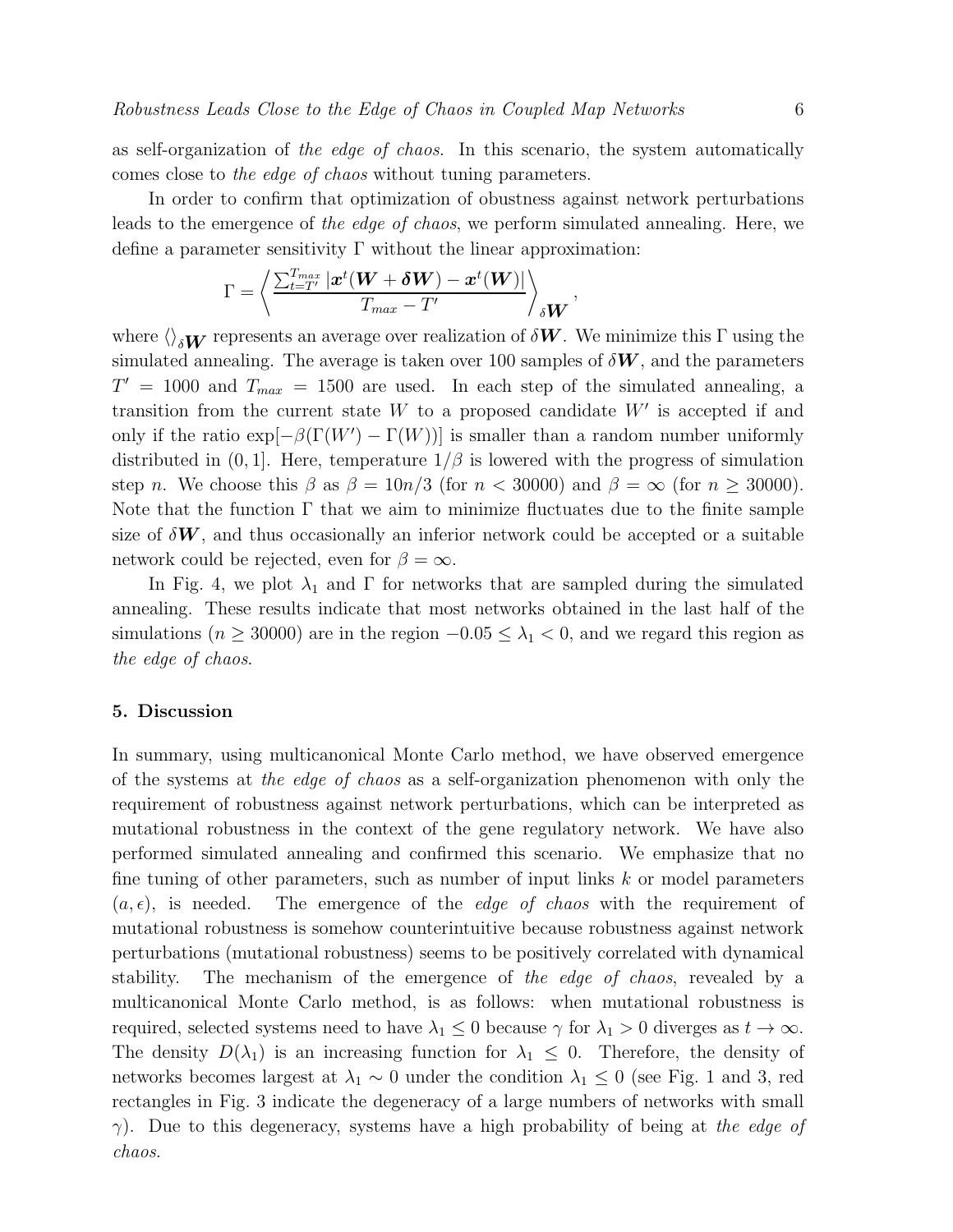Similar results have been found in recent numerical studies of gene regulatory network [\[18,](#page-7-17) [19,](#page-7-18) [20\]](#page-7-19), indicating that systems that have the ability to reach a stable fixed point with transient chaotic behavior appear with only the requirement of robustness against genotypic perturbations. These results can be also interpreted as the emergence of the edge of chaos. However, it has not until now been explained why such systems are selected. In this paper, we have proposed a mechanism for the emergence of the edge of chaos, namely that the vast majority of networks that are robust against network perturbations have marginal dynamical stability, and thus networks at the edge of chaos are selected when robustness against network perturbations is required. Note that the converse is not necessarily true: networks with marginal dynamical stability are not always robust against network perturbations. It is reasonable to think that this degeneracy of marginally stable networks appears whenever parameters are set in the chaotic phase, in which chaotic systems are obtained under random construction of systems for  $N \to \infty$ . Based on the fact that similar results were found in the previous studies [\[18,](#page-7-17) [19,](#page-7-18) [20,](#page-7-19) [21\]](#page-7-20), most of what we discussed here seems not to depend on the details of the specific model.

Mutational robustness seems to be a natural requirement for living systems. The present study provides the following possible scenario for the emergence of the edge of chaos: the requirement of mutational robustness drives organisms to the edge of chaos, whether or not staying in such a regime is preferable for living systems. In fact, several recent studies have suggested that gene networks of real organisms stay at the *edge of* chaos [\[22,](#page-7-21) [23,](#page-7-22) [24,](#page-7-23) [25,](#page-8-0) [26\]](#page-8-1). We also expect that the scenario is also applicable for the explanation of criticality in neural dynamics [\[27,](#page-8-2) [28,](#page-8-3) [29\]](#page-8-4), because synaptic connections seem to be designed so that neuron firing patterns do not change radically due to perturbations in the connection. The concept presented here that robustness against network perturbations leads to the edge of chaos may also provide insights into the design of artificial robust networks.

#### Acknowledgements

We would like to acknowledge encouragement and help from Kunihiko Keneko. This work was supported by the Global COE Program (Core Research and Engineering of Advanced Materials-Interdisciplinary Education Center for Materials Science), MEXT, Japan. All simulations were performed on a PC cluster at Cybermedia Center, Osaka University.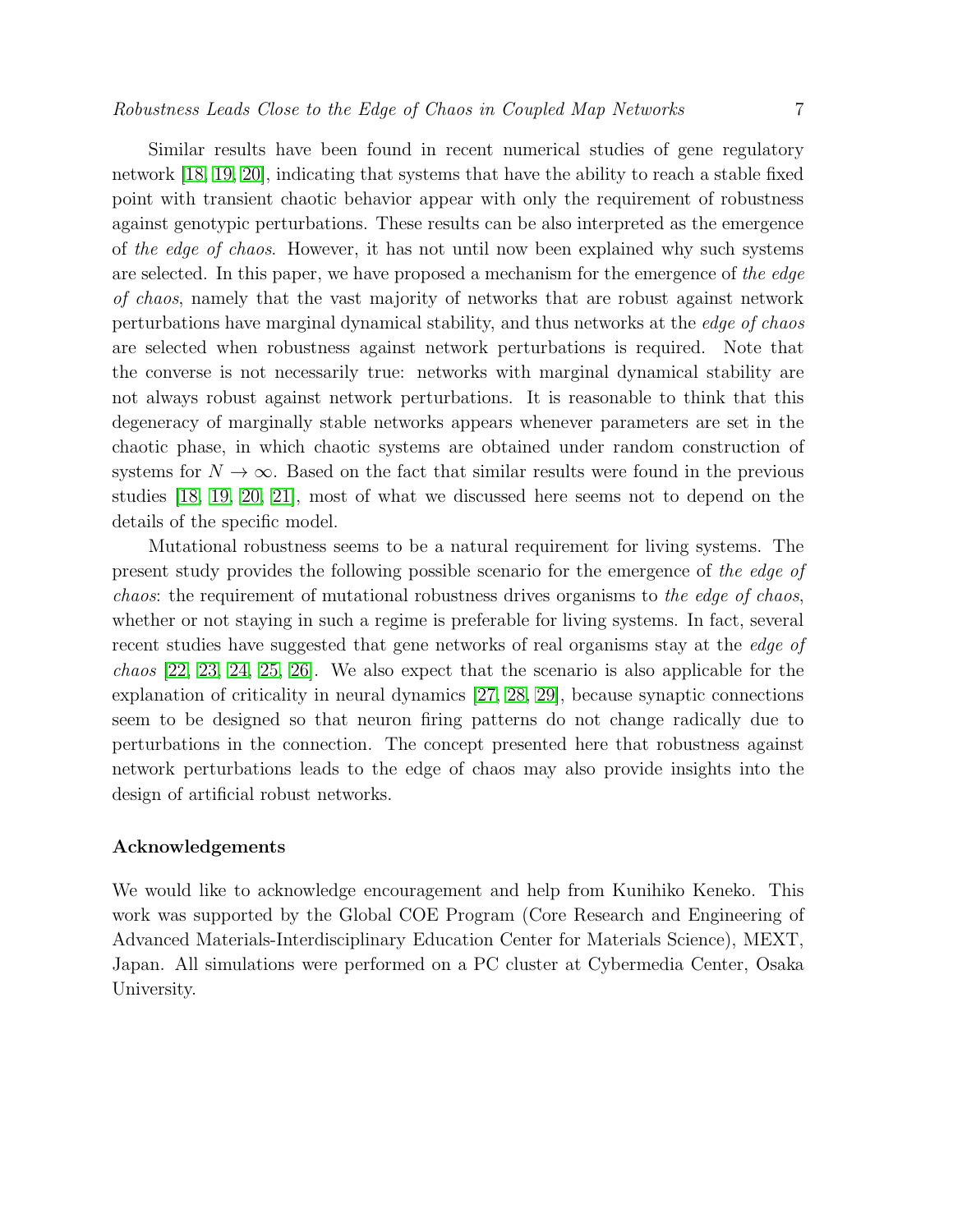#### <span id="page-7-0"></span>References

- [1] J. Visser, J. Hermisson, G.P. Wagner, L.A. Meyers, H. Bagheri-Chaichian, J.L. Blanchard, L. Chao, J.M. Cheverud, S.F. Elena, W. Fontana, et al. Perspective: evolution and detection of genetic robustness. *Evolution*, 57(9):1959–1972, 2003.
- <span id="page-7-1"></span>[2] F. Li, T. Long, Y. Lu, Q. Ouyang, and C. Tang. The yeast cell-cycle network is robustly designed. *Proceedings of the National Academy of Sciences of the United States of America*, 101(14):4781, 2004.
- <span id="page-7-3"></span><span id="page-7-2"></span>[3] A. Wagner. *Robustness and evolvability in living systems*. Princeton University Press Princeton, NJ:, 2005.
- <span id="page-7-4"></span>[4] J. Masel and M.V. Trotter. Robustness and Evolvability. *Trends in Genetics*, 2010.
- <span id="page-7-5"></span>[5] S.A. Kauffman. *The origins of order: Self organization and selection in evolution*. Oxford University Press, USA, 1993.
- <span id="page-7-6"></span>[6] K. Kaneko. Clustering, coding, switching, hierarchical ordering, and control in a network of chaotic elements. *Physica D: Nonlinear Phenomena*, 41(2):137–172, 1990.
- <span id="page-7-7"></span>[7] B. A. Berg and T. Neuhaus. Multicanonical algorithms for first order phase transitions. *Phys. Lett. B*, 267(2):249–253, 1991.
- <span id="page-7-8"></span>[8] B. A. Berg and T. Celik. New approach to spin-glass simulations. *Phys. Rev. Lett.*, 69(15):2292– 2295, 1992.
- <span id="page-7-9"></span>[9] E. Ott. *Chaos in dynamical systems*. Cambridge Univ Pr, 2002.
- <span id="page-7-10"></span>[10] B. A. Berg and T. Neuhaus. Multicanonical ensemble: A new approach to simulate first-order phase transitions. *Phys. Rev. Lett.*, 68(1):9–12, 1992.
- <span id="page-7-11"></span>[11] Yukito Iba. Extended ensemble monte carlo. *International Journal of Modern Physics C*, 12(05):623–656, 2001.
- <span id="page-7-12"></span>[12] F. Wang and D. P. Landau. Efficient, multiple-range random walk algorithm to calculate the density of states. *Phys. Rev. Lett.*, 86(10):2050–2053, 2001.
- <span id="page-7-13"></span>[13] F. Wang and D. P. Landau. Determining the density of states for classical statistical models: A random walk algorithm to produce a flat histogram. *Phys. Rev. E*, 64(5):056101, 2001.
- <span id="page-7-14"></span>[14] Nen Saito and Yukito Iba. Probability of graphs with large spectral gap by multicanonical monte carlo. *Computer Physics Communications*, 182(1):223–225, 2011.
- <span id="page-7-15"></span>[15] N. Saito, Y. Iba, and K. Hukushima. Multicanonical sampling of rare events in random matrices. *Physical Review E*, 82(3):031142, 2010.
- [16] A. Varma, M. Morbidelli, and H. Wu. *Parametric sensitivity in chemical systems*. Cambridge Univ Pr, 1999.
- <span id="page-7-16"></span>[17] T.M. Perumal, Y. Wu, and R. Gunawan. Dynamical analysis of cellular networks based on the Green's function matrix. *Journal of theoretical biology*, 261(2):248–259, 2009.
- <span id="page-7-18"></span><span id="page-7-17"></span>[18] S. Bornholdt and K. Sneppen. Robustness as an evolutionary principle. *Proceedings of the Royal Society B: Biological Sciences*, 267(1459):2281, 2000.
- [19] A. Szejka and B. Drossel. Evolution of canalizing Boolean networks. *The European Physical Journal B-Condensed Matter and Complex Systems*, 56(4):373–380, 2007.
- <span id="page-7-19"></span>[20] V. Sevim and P.A. Rikvold. Chaotic gene regulatory networks can be robust against mutations and noise. *Journal of theoretical biology*, 253(2):323–332, 2008.
- <span id="page-7-20"></span>[21] Christian Torres-Sosa, Sui Huang, and Maximino Aldana. Criticality is an emergent property of genetic networks that exhibit evolvability. *PLoS Computational Biology*, 8(9):e1002669, 2012.
- <span id="page-7-21"></span>[22] R. Serra, M. Villani, A. Graudenzi, and SA Kauffman. Why a simple model of genetic regulatory networks describes the distribution of avalanches in gene expression data. *Journal of theoretical biology*, 246(3):449–460, 2007.
- <span id="page-7-22"></span>[23] I. Shmulevich, S.A. Kauffman, and M. Aldana. Eukaryotic cells are dynamically ordered or critical but not chaotic. *Proceedings of the National Academy of Sciences of the United States of America*, 102(38):13439, 2005.
- <span id="page-7-23"></span>[24] M. Nykter, N.D. Price, M. Aldana, S.A. Ramsey, S.A. Kauffman, L.E. Hood, O. Yli-Harja, and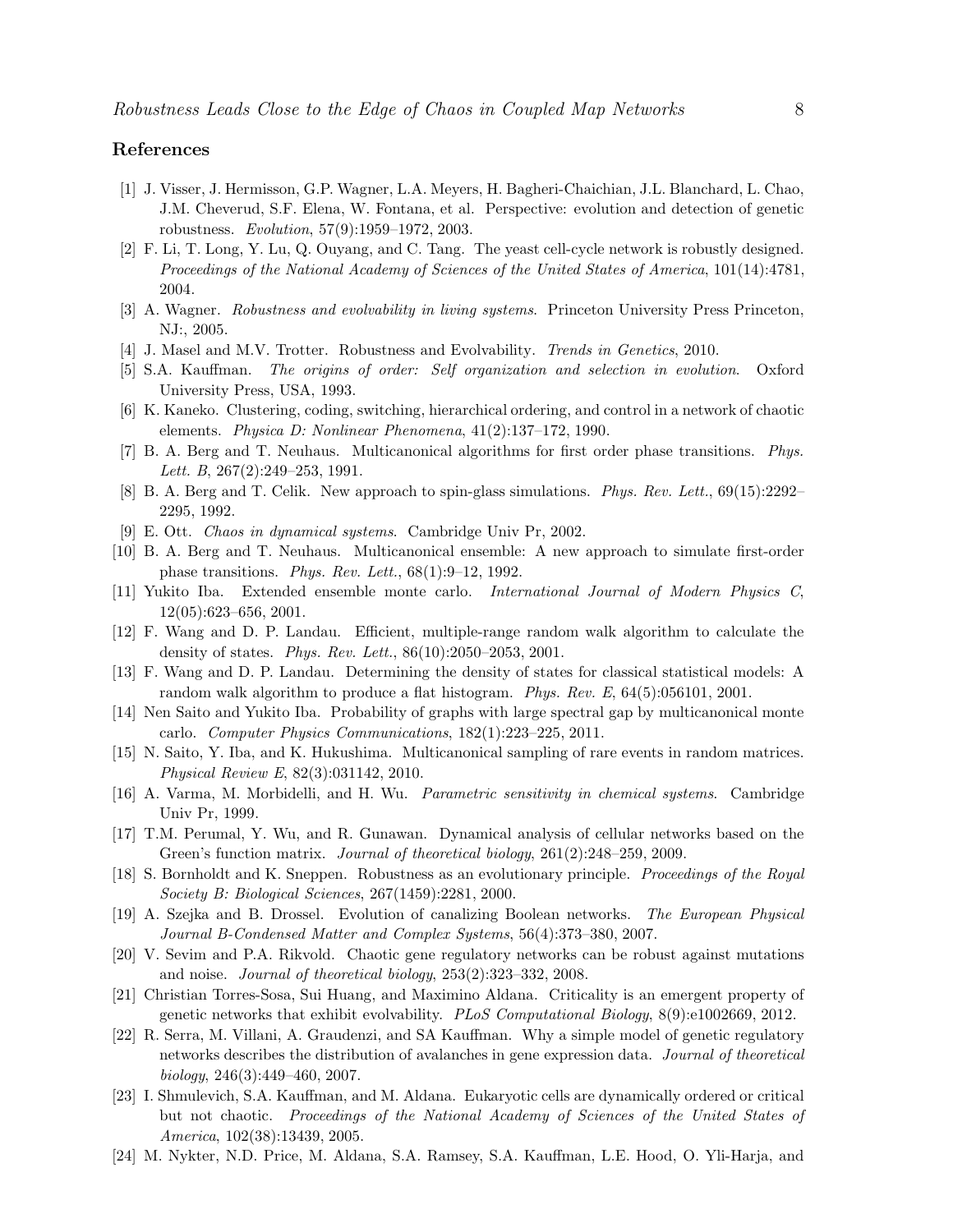I. Shmulevich. Gene expression dynamics in the macrophage exhibit criticality. *Proceedings of the National Academy of Sciences*, 105(6):1897, 2008.

- <span id="page-8-0"></span>[25] E. Balleza, E.R. Alvarez-Buylla, A. Chaos, S. Kauffman, I. Shmulevich, and M. Aldana. Critical dynamics in genetic regulatory networks: examples from four kingdoms. *PLoS One*, 3(6):e2456, 2008.
- <span id="page-8-1"></span>[26] S. Chowdhury, J. Lloyd-Price, O.P. Smolander, W.C.V. Baici, T.R. Hughes, O. Yli-Harja, G. Chua, and A.S. Ribeiro. Information propagation within the genetic network of saccharomyces cerevisiae. *BMC Systems Biology*, 4(1):143, 2010.
- <span id="page-8-3"></span><span id="page-8-2"></span>[27] John M Beggs and Dietmar Plenz. Neuronal avalanches in neocortical circuits. *The Journal of neuroscience*, 23(35):11167–11177, 2003.
- [28] John M Beggs and Dietmar Plenz. Neuronal avalanches are diverse and precise activity patterns that are stable for many hours in cortical slice cultures. *The Journal of neuroscience*, 24(22):5216–5229, 2004.
- <span id="page-8-5"></span><span id="page-8-4"></span>[29] Dietmar Plenz, Tara C Thiagarajan, et al. The organizing principles of neuronal avalanches: cell assemblies in the cortex? *Trends in neurosciences*, 30(3):101, 2007.
- <span id="page-8-6"></span>[30] N. Metropolis, A. W. Rosenbluth, M. N. Rosenbluth, A. H. Teller, and E. Teller. Equation of State Calculations by Fast Computing Machines. *J. Chem. Phys.*, 21(6):1087, 1953.
- [31] W. K. Hastings. Monte Carlo sampling methods using Markov chains and their applications. *Biometrika*, 57:97–109, 1970.

# Appendix: (i) details of the implementation of the Metropolis-Hastings algorithm

We start from a randomly generated network  $W$  with  $N$  genes and  $k$  input links for each gene. In each step of the Monte Carlo method, we generate a candidate of a new network  $\mathbf{W}^{candidate}$  by (1) exchanging two links or by (2) resampling interaction strengths. We choose  $(1)$  or  $(2)$  with probability  $1/2$ . Process  $(1)$  (Exchanging links) is performed as follows: a nonzero element of  $W_{ij}$  is randomly chosen and the another element in *j*-th row  $W_{i'j}$  that satisfies both  $i' \neq i$  and  $i' \neq j$  is chosen randomly and then these two links are exchanged. Process (2) (resampling interaction strengths) is performed as follows: two nonzero elements  $W_{ij}$  and  $W_{i'j}$  are randomly chosen, and then  $W_{ij}$  and  $W_{i'j}$  are replaced by resampled elements  $W'_{ij}$  and  $W'_{i'j}$ , where  $W'_{ij}$  is drawn from a random number uniformly distributed in  $(0, W_{ij} + W_{i'j}]$  and  $W'_{i'j}$  is calculated by  $W'_{i'j} = W_{ij} + W_{i'j} - W'_{ij}$ . After a new candidate  $\boldsymbol{W}^{candidate}$  is obtained,  $\lambda_1(\boldsymbol{W}^{candidate})$ is calculated from the dynamical system in Eq. (1). A transition from the current state  $W^{current}$  to a proposed candidate  $W^{candidate}$  is accepted if and only if the Metropolis ratio [\[30,](#page-8-5) [31\]](#page-8-6),  $R = w(\lambda_1(\mathbf{W}^{candidate})) / w(\lambda_1(\mathbf{W}^{current}))$  is smaller than a random number uniformly distributed in  $(0, 1]$ . By this procedure, we update the current state to a new state  $W^{new}$ . Note that we adopt  $W^{current}$  as  $W^{new}$  when the  $W^{candidate}$  is rejected.

# Appendix: (ii) details of the construction of  $w(\lambda_1)$  (the Wang-Landau algorithm)

We divide the given prescribed interval  $\lambda_a < \lambda_1 < \lambda_b$  into small bins of width  $\delta \lambda$ , and assume that  $w(\lambda_1)$  is same within each bin. We start from a uniform  $w(\lambda_1)$  in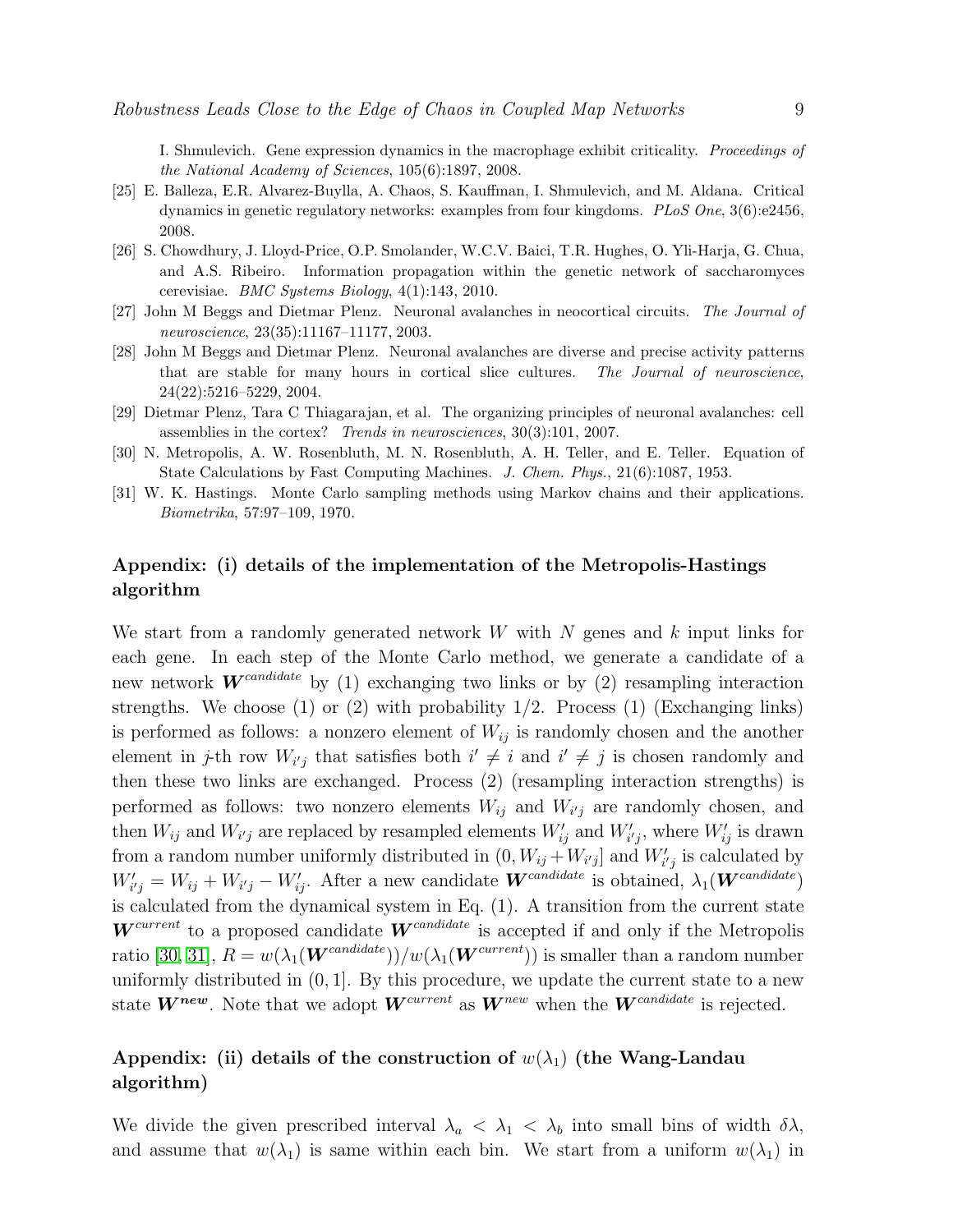$\lambda_a < \lambda_1 < \lambda_b$ . One step of the Metropolis - Hastings algorithm using  $w(\lambda_1)$  is performed as described in the Appendix (i), and then,  $w(\lambda_1)$  is modified as  $w(\lambda_1(\mathbf{W}^{new})) \rightarrow$  $w(\lambda_1(\mathbf{W}^{new}))/f$ , where f is the modification factor. By this modification,  $w(\lambda_1)$ of frequently visited bins are made smaller, and thus the appearance of such  $\lambda_1$  is suppressed. The modification factor is set as  $f = e$  at the beginning of the simulation, and the factor is gradually reduced through the simulation to approach to unity in the manner described in [\[12,](#page-7-11) [13\]](#page-7-12). We accumulate the number of samples in  $\lambda_1 \sim \lambda_1 + \delta \lambda_1$ to make a histogram  $h(\lambda_1)$ . The Metropolis - Hastings step and the modification of  $w(\lambda_1)$  are repeated until the histogram  $h(\lambda_1)$  is sufficiently flat in  $\lambda_a < \lambda_1 < \lambda_b$ . This procedure allows us to construct  $w(\lambda_1)$  that is inversely proportional to  $D(\lambda_1)$ . Once such  $w(\lambda_1)$  is obtained,  $w(\lambda_1)$  is fixed. The Metropolis-Hastings algorithm using this  $w(\lambda_1)$  enables a uniform sampling in  $\lambda_1$  space (i.e., a random walk in  $\lambda_1$  space) by generating a Markov chain, because each step is biased proportional to  $D(\lambda_1)^{-1}$  and probability of the candidate  $\lambda_1$  is proportional to  $D(\lambda_1)$ . Note that in this study we determine  $\lambda_a$  and  $\lambda_b$  so that  $P(\lambda_1 < 0)$  is precisely calculated; we adopt the criteria that  $P(\lambda_a)/P(\lambda_1=0) \sim 10^{-2}$  and  $P(\lambda_b)/P(\lambda^*) \sim 10^{-2}$ , where  $\lambda^*$  is the value of  $\lambda_1$  for the peak of  $D(\lambda^*)$  (see Fig. 1).

### Figure Captions

#### Figure 1:

Densities of finite time Lyapunov exponent under random sampling of networks with input degree (a)  $k = 2$ , (b)  $k = 3$ , (c)  $k = 4$ , (d)  $k = 5$ . (a) Densities are calculated in the prescribed interval  $-0.28 < \lambda_1 < 0.39$  for  $N = 4 \sim 10$  and  $-0.1 < \lambda_1 < 0.39$  for  $N = 20$ and 30. (b) Densities are calculated in the prescribed interval  $-0.28 < \lambda_1 < 0.35$  for  $N = 4 \sim 14$  and  $-0.15 < \lambda_1 < 0.35$  for  $N = 20$ . (c) Densities are calculated in the prescribed interval  $-0.28 < \lambda_1 < 0.35$  for  $N = 6 \sim 14$  and  $-0.15 < \lambda_1 < 0.35$  for  $N = 20$ . (d) Densities are calculated in the prescribed interval  $-0.28 < \lambda_1 < 0.35$  for  $N = 6, -0.28 < \lambda_1 < 0.37$  for  $N = 8 \sim 10, -0.20 < \lambda_1 < 0.37$  for  $N = 12 \sim 14$  and  $-0.1 < \lambda_1 < 0.37$  for  $N = 20$ .

#### Figure 2:

Network size dependence of the probability  $P(\lambda_1 < 0)$  of networks with negative  $\lambda_1$ . The logarithms of  $P(\lambda_1 < 0)$  for  $k = 2-5$  decrease linearly or slightly faster than linear as functions of N. The logarithm of  $P(\lambda_1)$  for  $k = N - 1$  decreases quadratically.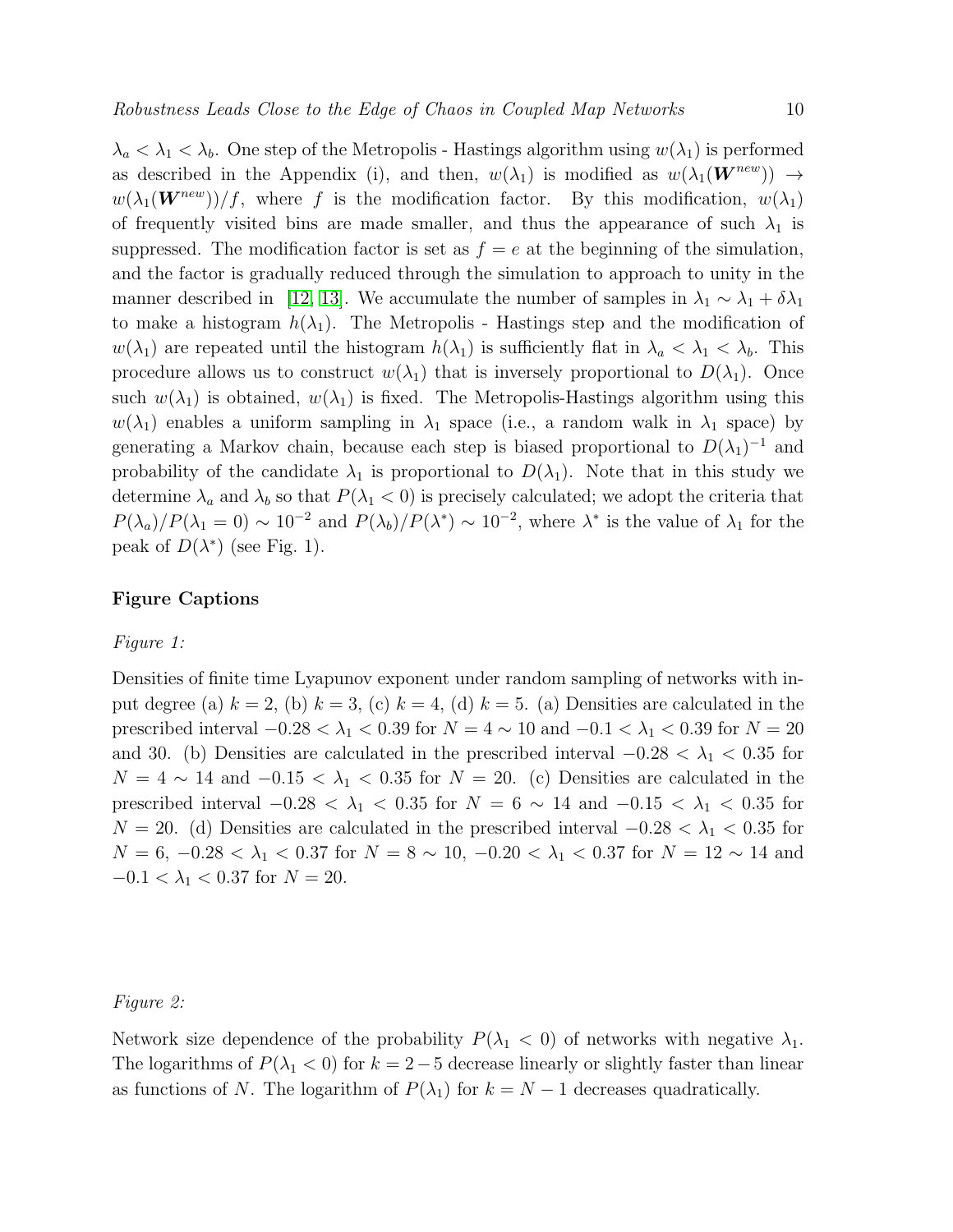#### Figure 3:

The two-dimensional density  $D(\lambda_1, \gamma)$  of  $\lambda_1$  and  $\gamma$  for (a)  $N = 10$ ,  $k = 2$ , (b)  $N = 10$ ,  $k = 5$  (c)  $N = 20$ ,  $k = 2$  (d)  $N = 20$ ,  $k = 5$ . A large fraction of networks with small  $\gamma$ degenerate in the region indicated by the red rectangles. The black lines indicate  $\lambda = 0$ . It should be noted that  $\gamma$  of  $\lambda_1 > 0$  diverges, when  $(T_{max} - T') \to \infty$ .

## Figure 4:

Time series of sensitivity Γ (upper panel) and the maximum Lyapunov exponent  $\lambda_1$ (lower panel) in the course of simulated annealing. The red and blue lines indicate results for  $N = 10$  with  $k = 2$  and  $N = 10$  with  $k = 5$ , respectively.  $\lambda_1$  and  $\Gamma$  are calculated in the same simulations. The inverse temperature is set to be  $\beta = \infty$  in the last half of these simulations.

#### Figure 5:

An example of an optimized network with small  $\gamma$  for  $N = 10$  and  $k = 2$ .  $\lambda_1$  and  $\gamma$ calculated from this network are  $\lambda_1 = -0.068$  and  $\gamma = -0.008$ , respectively. Thickness of allows indicate strength of connection  $W_{ij}$ .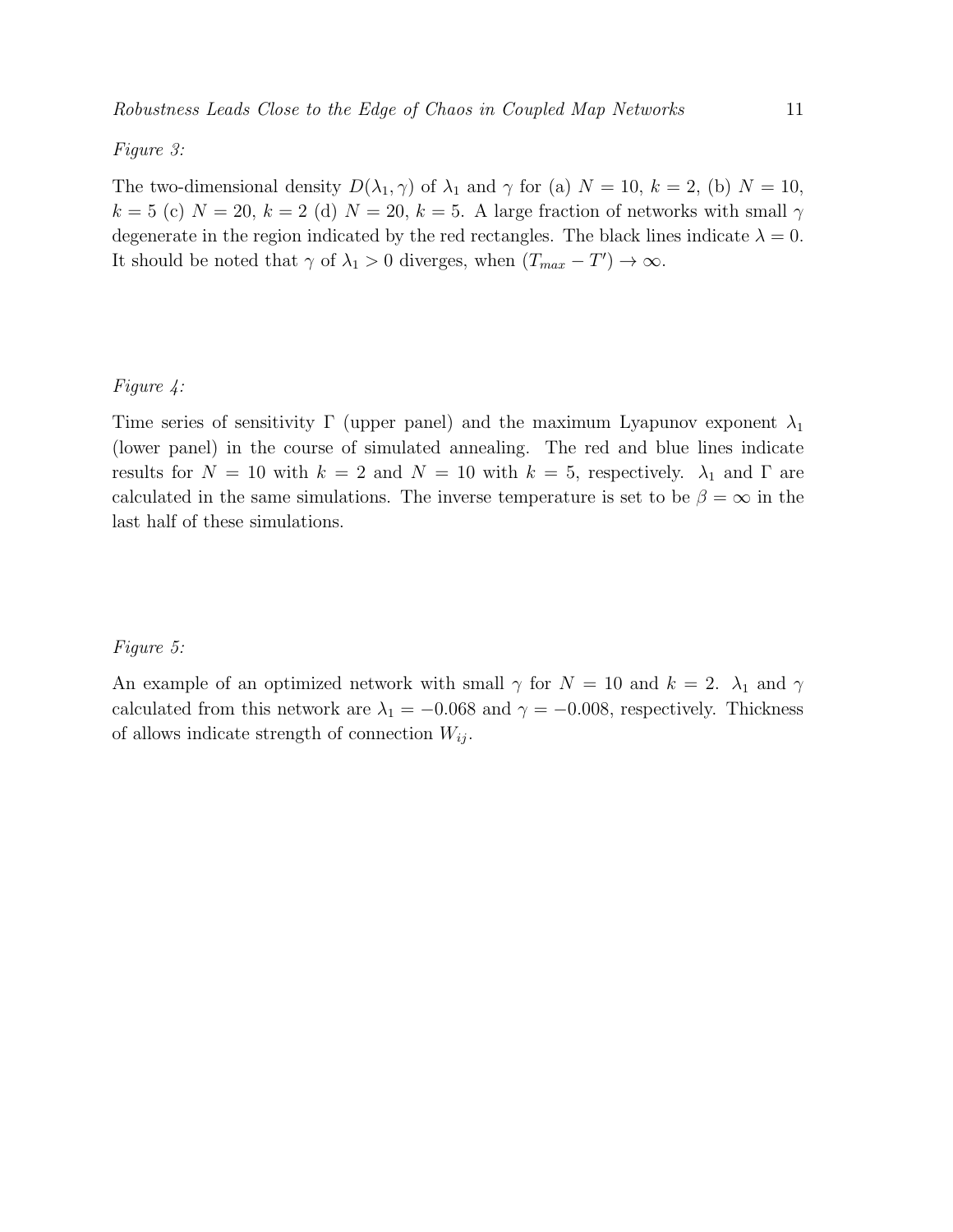

Figure 1



Figure 2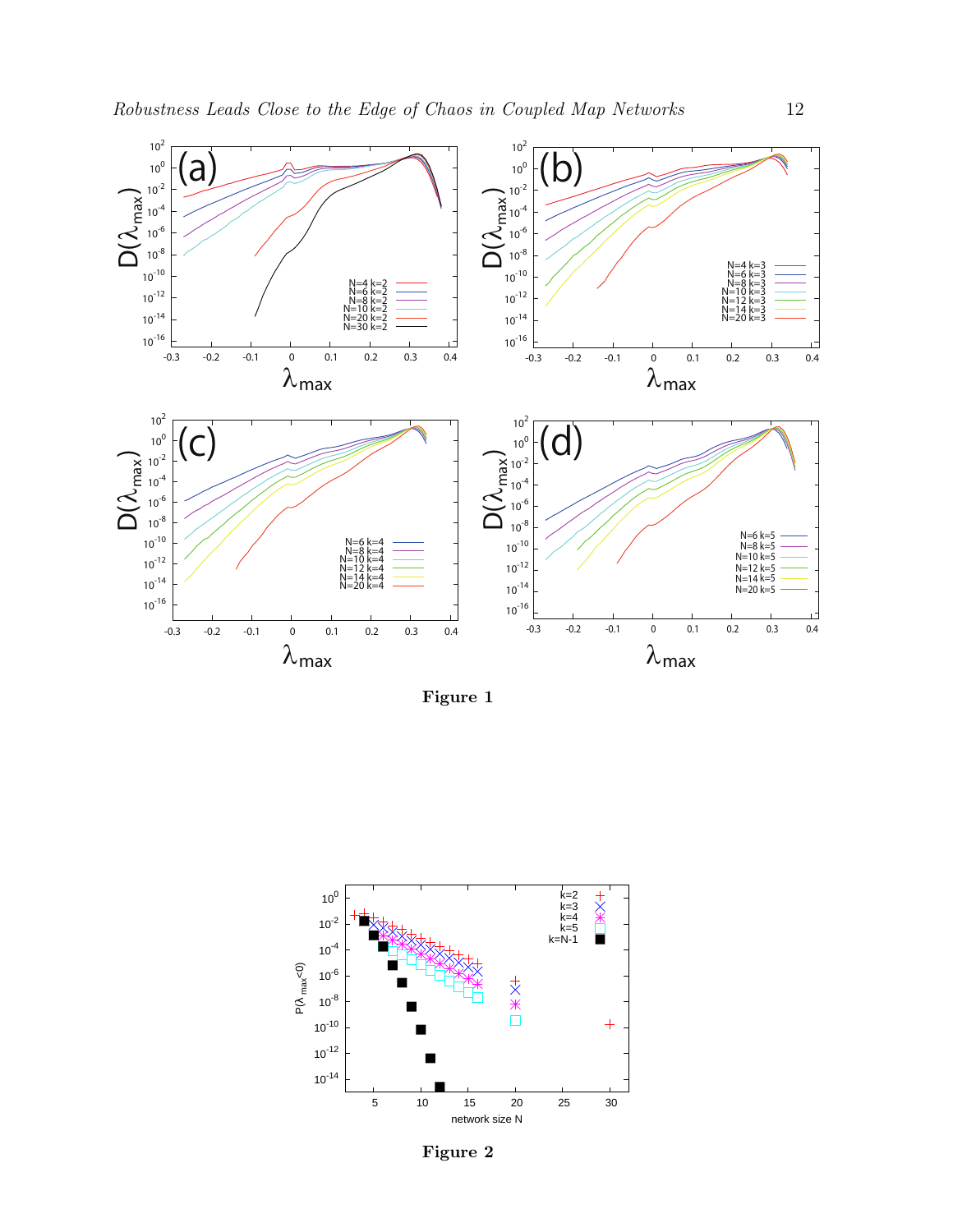

Figure 3